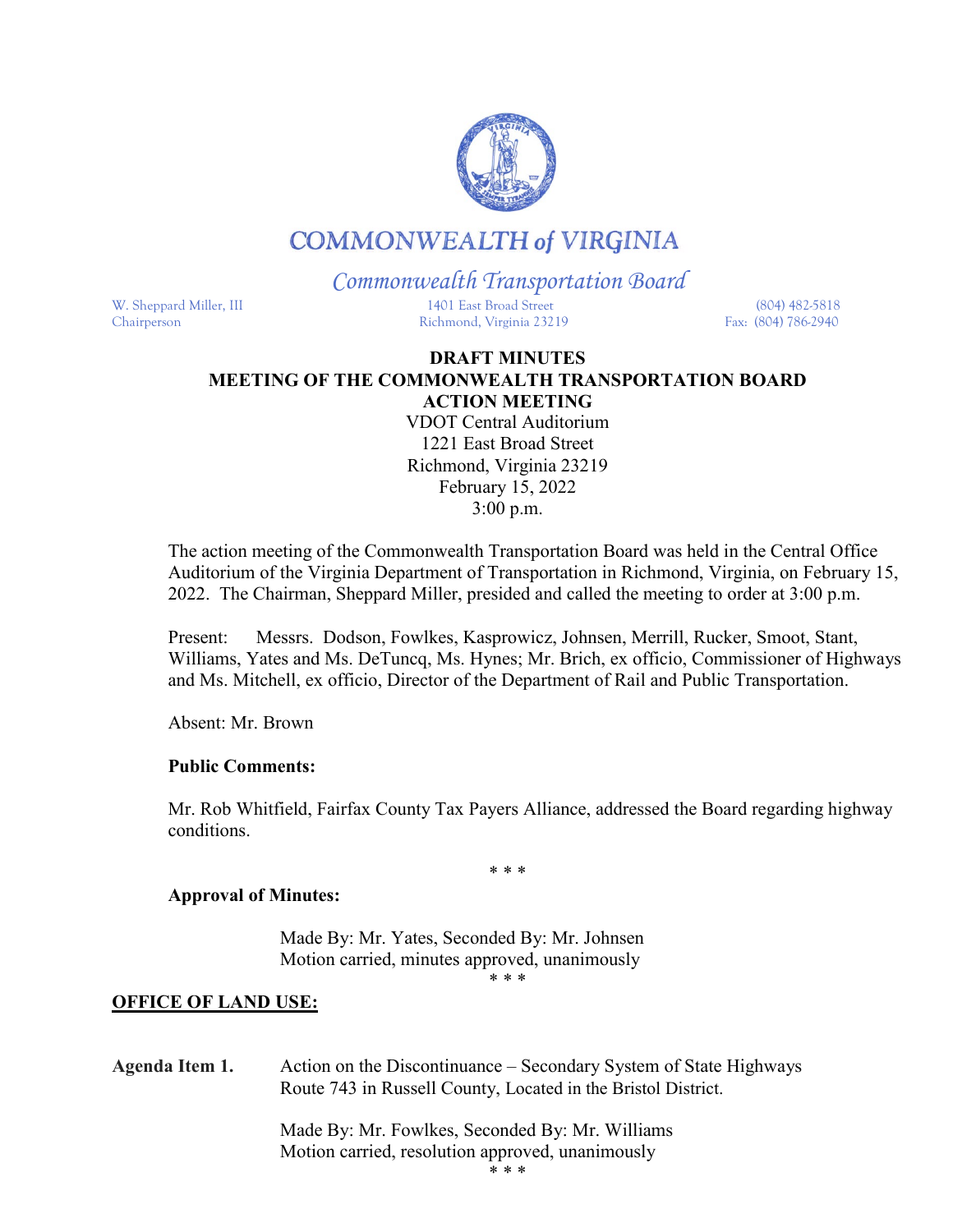Draft Minutes Meeting of the Commonwealth Transportation Board Action Meeting February 15, 2022 Page 2

## **MAINTENANCE DIVISION:**

| Agenda Item 2. | Action on Renaming Portion of U.S. Route 7 (Harry Byrd Highway) to "Leesburg"<br>Pike" in Loudoun County Located in the Northern Virginia District.         |
|----------------|-------------------------------------------------------------------------------------------------------------------------------------------------------------|
|                | Made By: Ms. Hynes, Seconded By: Mr. Rucker<br>Motion carried, resolution approved, unanimously<br>* * *                                                    |
| Agenda Item 3. | Action on Renaming Portion of U.S. Route 50 (John Mosby Highway) to "Little<br>River Turnpike" in Loudoun County Located in the Northern Virginia District. |
|                | Made By: Ms. Hynes, Seconded By: Mr. Rucker<br>Motion carried, resolution approved, unanimously<br>* * *                                                    |

## **INFRASTRUCTURE INVESTMENT DIVISION:**

| Agenda Item 4. | Action on FY22-27 Six-Year Improvement Program Transfers for<br>November 11, 2021 through January 21, 2022. |
|----------------|-------------------------------------------------------------------------------------------------------------|
|                | Made By: Ms. Hynes, Seconded By: Mr. Johnsen<br>Motion carried, resolution approved, unanimously<br>* * *   |
| Agenda Item 5. | Action on Addition of Projects to the Six-Year Improvement Program for<br>Fiscal Years 2022-2027.           |
|                | Made By: Mr. Rucker, Seconded By: Ms. Hynes<br>Motion carried, resolution approved, unanimously<br>* * *    |

#### **LOCATION AND DESIGN:**

**Agenda Item 6.** Action on Limited Access Control Changes (LACCs) for Interstate 81 Widening (Northbound and Southbound) from Mile Marker 136.6 to Mile Marker 141.8 Roanoke County and the City of Salem.

> Made By: Dr. Smoot, Seconded By: Mr. Dodson Motion carried, resolution approved, unanimously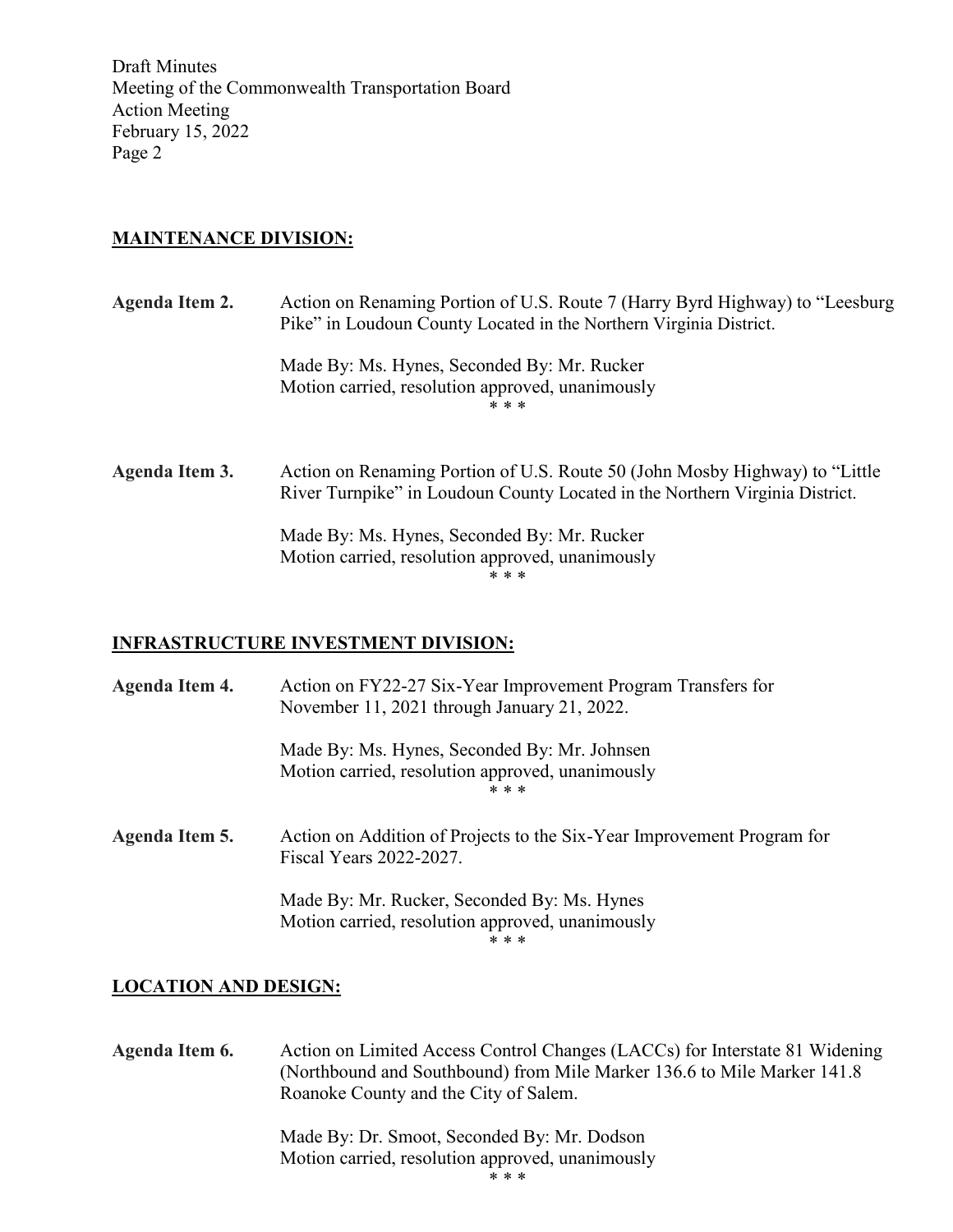Draft Minutes Meeting of the Commonwealth Transportation Board Action Meeting February 15, 2022 Page 3

#### **LOCAL ASSISTANCE DIVISION:**

**Agenda Item 7.** Action on Economic Development Access Fund Policy (2022 Revision).

Made By: Mr. Yates, Seconded By: Mr. Rucker Motion carried, resolution approved, unanimously \* \* \*

#### **VIRGINIA DEPARTMENT OF RAIL AND PUBLIC TRANSPORTATION:**

**Agenda Item 8.** Action on Transfers in the Six-Year Improvement Program for Fiscal Years 2022-2027.

> Made By: Ms. Hynes, Seconded By: Mr. Johnsen Motion carried, resolution approved, unanimously \* \* \*

**Agenda Item 9.** Action on Updated FREIGHT Program Guidelines.

Made By: Ms. Hynes, Seconded By: Mr. Rucker Motion carried, resolution approved, unanimously \* \* \*

#### **SCHEDULING AND CONTRACT:**

**Agenda Item 10.** Bids.

Page 1 of the attached report with a date of January 23, 2022. Recommending award of Order Number 205. Located in the Salem District.

Made By: Mr. Merrill, Seconded By: Mr. Rucker Motion carried bid approved, unanimously,

\* \* \*

Page 2 of the attached report with a date of January 23, 2022. Recommending award of Order Number 211. Located in the Salem District.

Made By: Dr. Smoot, Seconded By: Mr. Merrill Motion carried bid approved, unanimously.